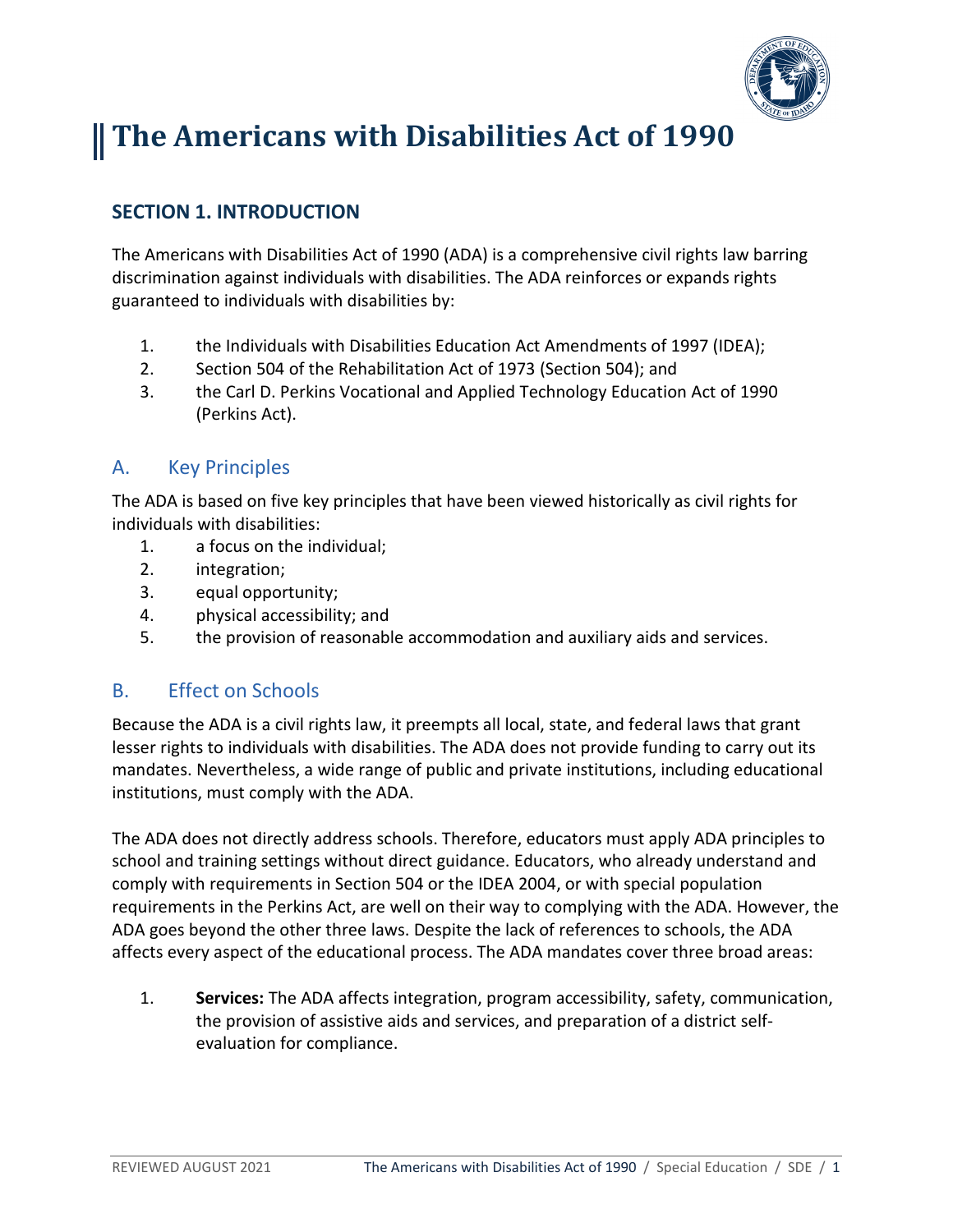- 2. **Physical accessibility:** The ADA affects accessibility audits, removal of barriers both inside and outside a facility, alterations or new construction, and preparation of transition plans.
- 3. **Employment:** The ADA affects the posting of job notices, setting of job qualifications, interviewing, testing of applicants, hiring, and the provision of reasonable accommodations and training, among other areas.

## **SECTION 2. DEFINITION**

## A. Individual with a Disability

As stated in the ADA, "an individual with a disability is one who has a physical or mental impairment that substantially limits one or more major life activities, one who has a record of such an impairment, or is regarded as having such an impairment." This definition of an individual with a disability is identical to the definition used in Section 504.

## B. "Qualified" Individuals

Under both the ADA and Section 504, individuals with disabilities are not protected unless they also are "qualified" to participate in an activity. Depending on the case, people may be "qualified" simply by their status as a student or a parent. Under the ADA, schools must assist individuals with disabilities who are qualified to participate in school programs from which they might otherwise be excluded. Educators must realize the ADA's mandate has several implications:

- 1. Before turning away a student with a disability as unqualified to participate in a school program, educators must consider whether adjustments can be made in policies, practices, or procedures so the student can participate.
- 2. Educators must ensure that qualifications are relevant.
- 3. Qualifications must be applied consistently to all individuals.

The ADA does not provide educators with a simple, limited set of requirements to facilitate compliance. The broad, generic nature of the standards highlights the need for educators to use a case-by-case approach in responding to the needs of students with disabilities.

## **SECTION 3. ADMINISTRATIVE REQUIREMENTS**

The ADA contains five broad administrative requirements for public institutions. These requirements include the following: